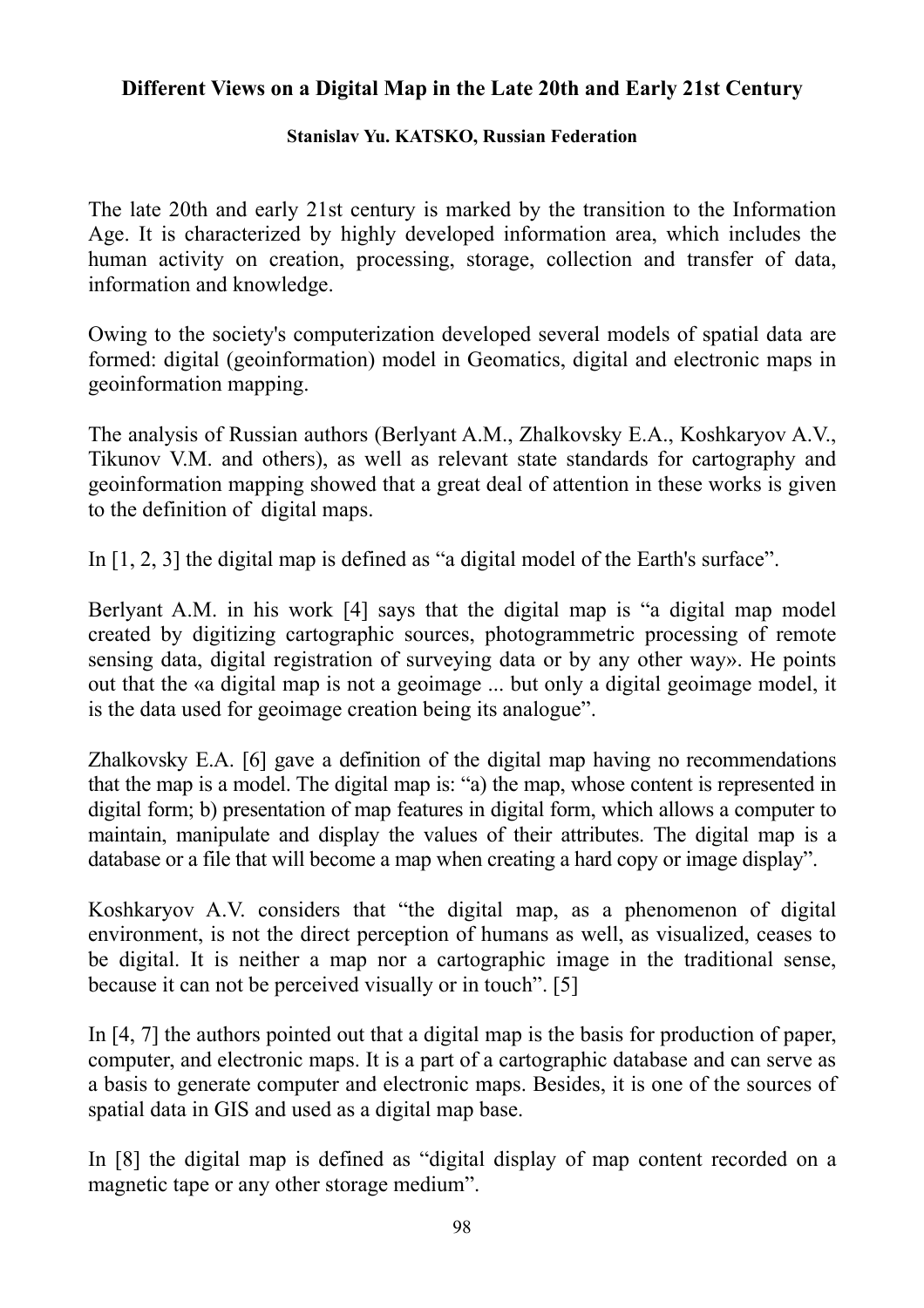In addition to the definition of "digital map" should consider the classification of computer maps. According to this classification is allocated two main types of computer maps: electronic and digital.

An electronic map is visualized using computer equipment. It consists of graphic primitives in raster or vector data format, which are converted into cartographic images.

When using the electronic cartographic image, only a man is able to extract cartographic objects from graphic primitives and to compare them with terrain objects by means of the map's legend. Special software allows the user to edit map's image, thereby altering cartographic objects.

The display and perception of geoinformation by a man from electronic cartographic images are performed on the analog image basis. Cartographic image of electronic map, without regard to the map's legend is merely a set of graphic shapes or primitives do not give a person any information about objects. A trained professional perceives not the separate graphic pieces but using the legend, he is able to extract cartographic objects, to understand their properties and to create cartographic images of real objects. The information transfer is happened only in one direction that is from the image to the user.

Advanced hardware and software made it possible to realize the principle of feedback based on the separation of object's geodata, the rules for constructing an image and the cartographic image. As a result, *a digital map* was appeared, which combined geoinformation terrain model and cartographic images created on the basis of the spatial objects from the database containing geodata and cartographic objects.

*Digital cartographic image* is a dynamic object and there is no constant exists. It is formed as a result of the visualization of data obtained in response to a user's query to the database geodata.

When working with large volumes of geodata is not necessary to display (visualize) the entire geoinformation from the geodatabase on map. Digital cartographic images provide the representation of terrain model in a computer format, but they are intended for direct human perception. It ensures the participation of people in geoinformation processing and analyzing data, solving spatial problems, the preparation and adoption of spatial solutions. In doing so, they are no longer a direct source of geoinformation, as a means of visualizing the content of databases and/or developed spatial objects. As a result, there is a change in the role of the cartographic image, which carries out the role of the interface between man and geodatabase.

Let's consider the appointment of digital map and digital cartographic image.

A man works with a digital map image. It serves as a tool for interaction between user and database (as interface), as a means of visualization of geodata using base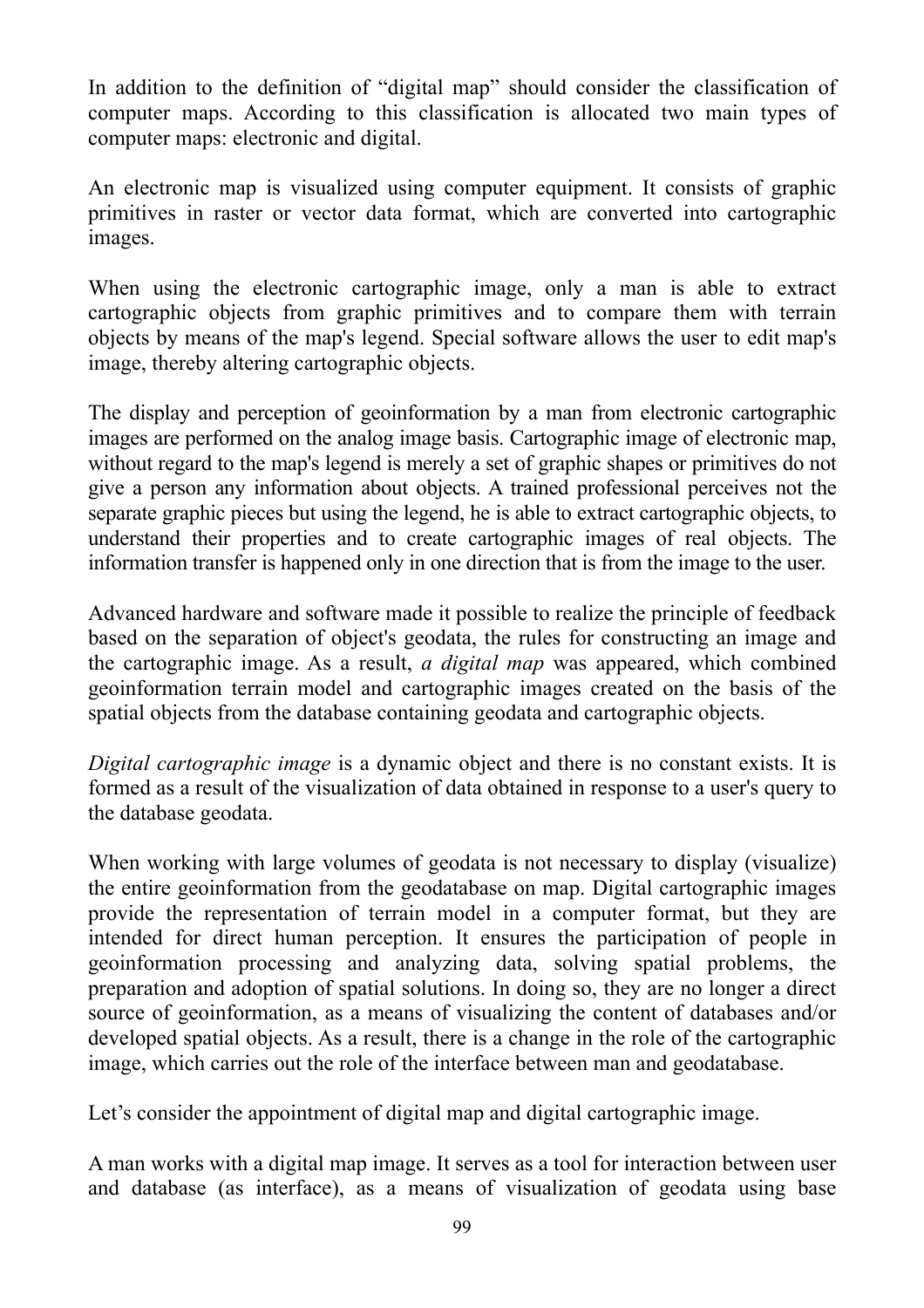graphics primitives. This cartographic image is losing its past as a repository of geoinformation for analysis and spatial solutions.

Digital maps, integrated with GIS, is used to implement management functions of a person in finding, processing and analyzing spatial data in virtually all industries, wherever decisions are taken in the process of working with spatially distributed data. The development of electronic networks and the emergence of a number of new technical capabilities for the visualization of computer cartographic images contribute to improving the management of spatial data.

The specificity of the perception of digital cartographic images is reflected in the different from the traditional cartography approach. It is the approach to resolving the contradictions between the demands of their visibility and readability. The solution of this issue is to use one map instead of a series of map images (layers) and a dynamic generalization of the geometry, and the semantics of digital cartographic images, allowing for greater visibility and readability on small screens.

Based on the analysis of works of different authors and formalize the essence of digital maps offer the following definition.

The digital map is a dynamic geoinformation model that integrates geoinformation terrain model and cartographic image created on the basis of the data about spatial objects from the database. It contains cartographic objects and manages by the GIS, which provide interaction the user with information from the geodatabase.

Digital cartographic image (cartographic image of a digital map) is computer image, which contained cartographic objects and created on the basis of the data of spatial objects from geoinformation terrain model. It made the conversational (interactive) mode of interaction the user with information from the geodatabase.

## **REFERENCES**

- 1. Berlyant, A.M. Cartography: Textbook for high schools / A.M. Berlyant; Мoscow, 2001. 336 p.
- 2. State standart 28441-90. Digital cartography. Terms and definitions Moscow, 1991. 18 p.
- 3. Halugin, E.I. Digital maps / E.I. Halugin, E.A. Zhalkovsky, N.D. Zhdanov / Moscow, 1992. - 419 p.
- 4. Geoinformatics. Explanatory dictionary of key terms / Berlyant A.M., Koshkaryov A.V. Moscow, 1999. – 204 p.
- 5. Koshkaryov, A.V. Overview of electronic maps and atlases / A.V. Koshkaryov // GISobozrenie. - 1999. - №1. - p. 26-29.
- 6. Digital Cartography and Geoinformatics. Summary terminology / Zhalkovsky E.A.; Moscow, 1999. - 46 p.
- 7. Basics of Geoinformatics: textbook for university students / E.G. Kapralov, A.V. Koshkaryov, V.S. Tikunov и others – Moscow, 2004. - 352 p.
- 8. State standard 21667-76. Cartography. Terms and definitions Moscow, 1982. 192 p.